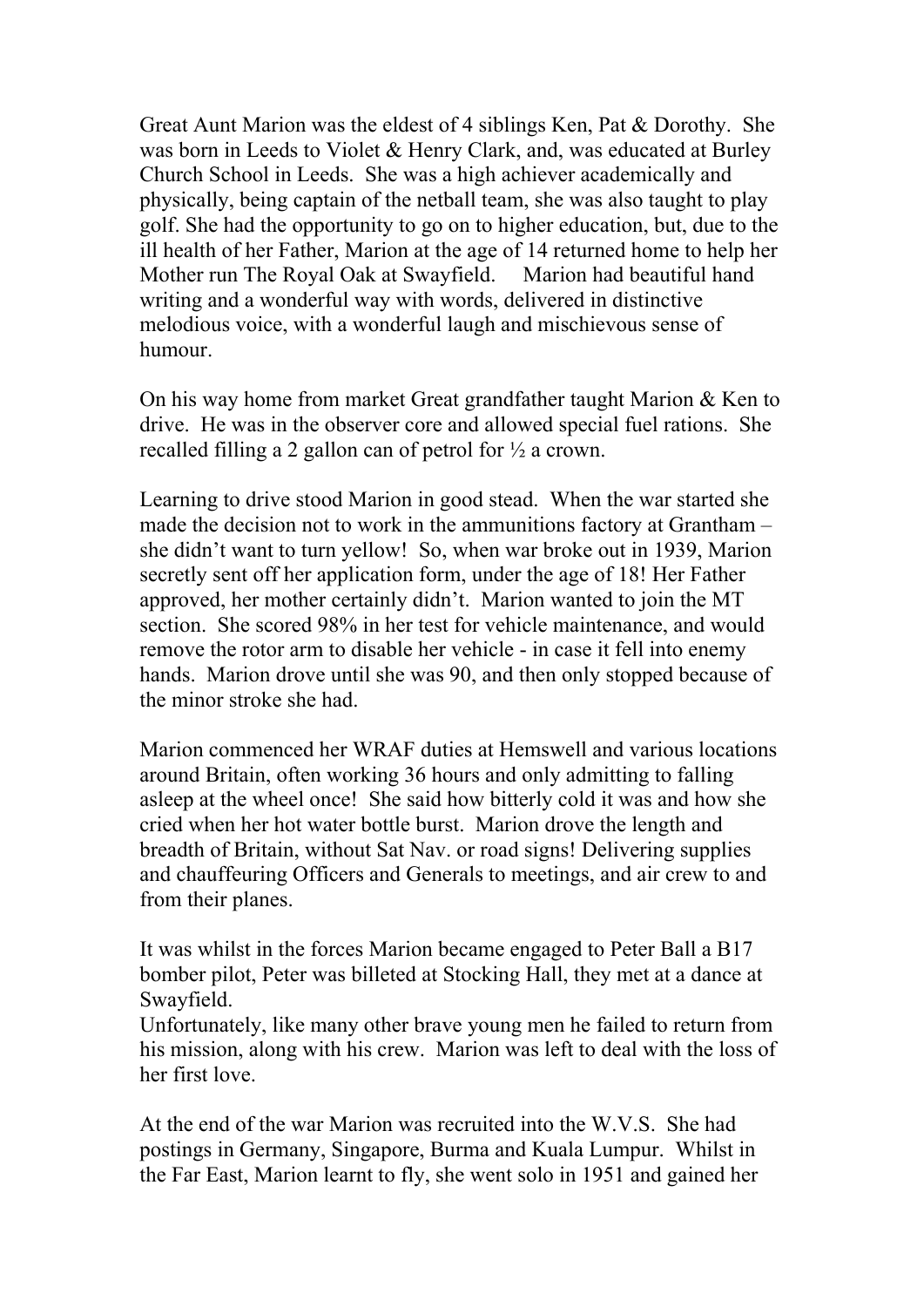pilots licence in a Tiger Moth, under the tutorage of Don McFail and Freddy Fisk – she said he smoked such a lot his teeth were almost brown. Marion remembered delivering a 21<sup>st</sup> Birthday cake to a soldier chasing communist bandits. She parachuted the cake over the side of the Auster aircraft.

Marion loved all creatures, great or small. She remembered an Orangutan while in the Far East that lifted her skirt and looked at her face through the material, he was fascinated he could see through the material. Her friend Elizabeth used to collect moths, so, she used to make sure they flew off before Elizabeth could stick a pin through them! Marion and her flying instructor Don, also tried to save a baby elephant, when its mother was mistakenly killed.

Marion was especially fond of dogs and had many throughout her life, given or rescued. Jumpy Foster, she looked after him in Germany, he was a border terrier. Knick named Jumpy Foster because he used to jump with the parachute regiments whilst training. When Marion left Germany leaving Jumpy Foster broke her heart, she said "he came to me and looked down at my suitcase, then looked up, and he gave me a wet nose kiss goodbye. With a heavy heart, she entrusted him to the house keeper.

After the war 1949 – 52 period. Marion had a wonderful time in Fallingbostel, the invites to Balls littered the door mat. There was so much to do, squash courts, Polo ponies to ride and race, skying – Three very happy years there with The  $7<sup>th</sup>$  armoured division that had fought in Middle East, beside the desert rats, 7<sup>th</sup> Hussars and the Queens bays. Marion was posted to Berlin but didn't want to go, she was enjoying herself so much at Fallingbostel – Marion said they were 3 of the best years of her life.

Marion returned to England in 1955 decorated with The Defence Medal, British War Medal and General Service Medal. She resumed her life, but continued to put others first, working for Lincolnshire County council, where she gained her qualifications as a Social Worker, working with Children Services and still supporting her mother in running the Three Tunns pub at Castle Bytham. She was also an active member for the Parish Council.

Marion & her mother had a caravan at Heacham in Norfolk, spending many happy hours walking with their dogs and socialising. The Clark family have always been great believers in the restorative powers of fresh air and a tipple or two. Many reckling pigs, ducks, lambs, birds, cats,